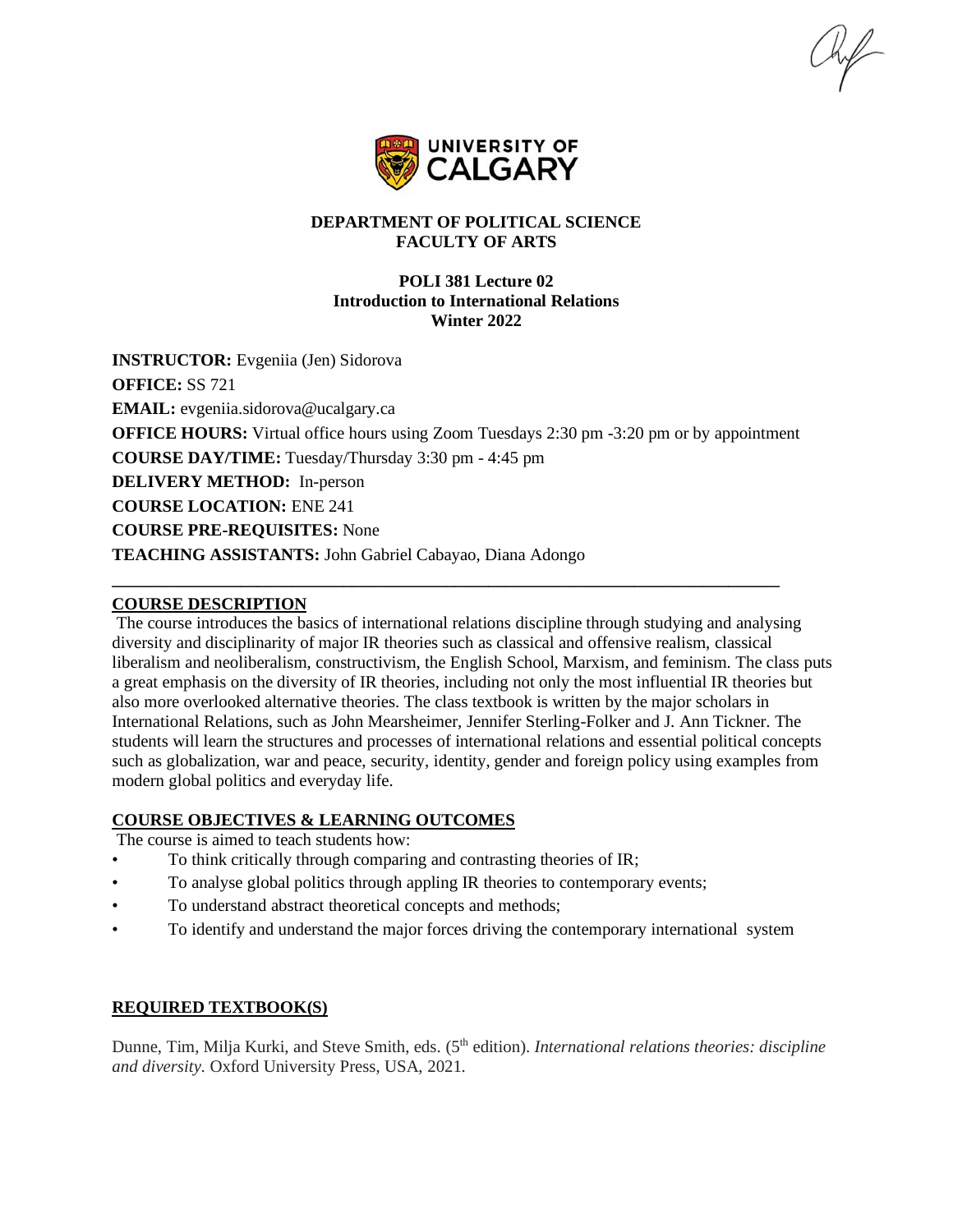| <b>COMPONENT</b>                 | <b>WEIGHTING</b> | <b>DUE DATES</b>                                 |
|----------------------------------|------------------|--------------------------------------------------|
| Midterm test (1 hour 15 minutes) | 20%              | February 15th                                    |
| Midterm test (1 hour 15 minutes) | 20%              | March 17th                                       |
| Research paper                   | 30%              | March 28th                                       |
| Cumulative final exam            | 30%              | Scheduled by the<br>Registrar (April 19 -<br>29) |
| Total                            | 100%             |                                                  |

# **COURSE COMPONENT WEIGHTS AND DUE DATES**

*If a student misses a required course component, please get in touch the instructor as soon as possible.*

| <b>DATE</b>            | <b>TOPIC</b>                  | <b>READINGS</b>                                   |  |
|------------------------|-------------------------------|---------------------------------------------------|--|
| Week 1                 | <b>Course Introduction</b>    | NOTE: DKS (Dunne, Kurki and Smith) refers to      |  |
| Class 1                | Thematic question: What is    | the required textbook. Other recommended          |  |
| January 11th           | the study of International    | readings and thematic resources will be posted on |  |
|                        | Relations about?              | D <sub>2</sub> L                                  |  |
|                        | Syllabus & Assignments        | DKS, Chapter 1 - International Relations and      |  |
|                        | D2L usage/TopHat              | <b>Social Science</b>                             |  |
|                        | Class knowledge inventory     |                                                   |  |
| Week 1                 | Thematic question: What do    | DKS, Chapter 1 - International Relations and      |  |
| Class 2                | the IR theories share?        | Social Science                                    |  |
| January 13th           |                               |                                                   |  |
| Week 2                 | Thematic questions: What      | DKS, Chapter 2 - Classical Realism                |  |
| Class 3 January        | role do order and stability   |                                                   |  |
| 18 <sub>th</sub>       | play in international         |                                                   |  |
|                        | relations? What is balance of |                                                   |  |
|                        | power?                        |                                                   |  |
| Week 2                 | Thematic question: What is    | DKS, Chapter 2 - Classical Realism                |  |
| Class 4                | Classical Realism's view on   |                                                   |  |
| January 20th<br>Week 3 | modernization?                |                                                   |  |
| Class 5 January        | Thematic question: Why do     | DKS, Chapter 3 - Structural Realism               |  |
| 25th                   | states want power?            |                                                   |  |
| Week 3                 | Thematic question: What       | DKS, Chapter 3 - Structural Realism               |  |
| Class 6                | causes great power war?       |                                                   |  |
| January 27h            |                               |                                                   |  |
| Week 4                 | Thematic question: What are   | DKS, Chapter 4 - Liberalism                       |  |
| Class 7                | the four big changes in the   |                                                   |  |
| February 1st           | world?                        |                                                   |  |
| Week 4                 | Thematic questions: Are       | DKS, Chapter 4 - Liberalism                       |  |
| Class 8                | democracies peaceful in       |                                                   |  |
| February 3rd           | general? How to promote       |                                                   |  |
|                        | order in anarchy?             |                                                   |  |
| Week 5                 | Simulation game: Prisoner's   | DKS, Chapter 5 - Neoliberalism                    |  |
| Class 9                | Dilemma                       |                                                   |  |
| February 8th           | Thematic question: What are   |                                                   |  |
|                        | the barriers to international |                                                   |  |

# **COURSE SCHEDULE & TOPICS**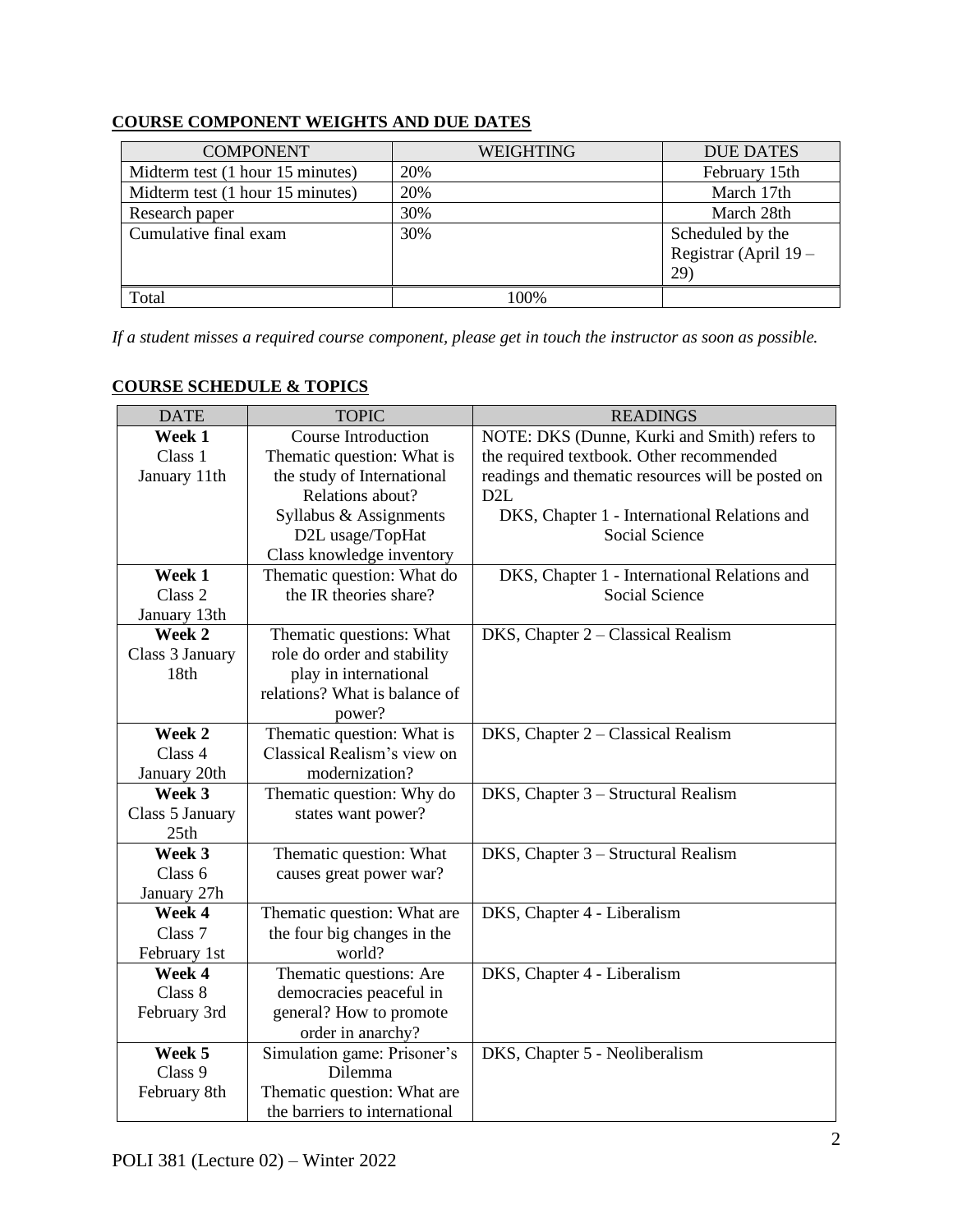|                  | cooperation?                    |                                                |
|------------------|---------------------------------|------------------------------------------------|
| Week 5           | Thematic question: How does     | DKS, Chapter 5 - Neoliberalism                 |
| Class 10         | neoliberalism study             |                                                |
| February 10th    | international institutions?     |                                                |
| Week 6           | Midterm exam 1                  | No readings                                    |
| Class 11         |                                 |                                                |
| February 15th    |                                 |                                                |
| Week 6           | Midterm 1 review                | DKS, Chapter 6 – The English School            |
| Class 12         | Thematic question: What is      |                                                |
| February 17th    | international society?          |                                                |
| Week 7           | No classes                      | <b>Reading week</b>                            |
| February 22nd    |                                 |                                                |
| Week 7           | No classes                      | <b>Reading week</b>                            |
| February 24th    |                                 |                                                |
| Week 8           | Thematic questions: What is     | DKS, Chapter 7 – Marxism                       |
| Class 13 March   | the Western Marxism? How        |                                                |
| 1st              | is it different from the        |                                                |
|                  | Marxist-Leninist theory?        |                                                |
| Week 8           | Thematic question: What is a    | DKS, Chapter 8 – Critical Theory               |
| Class 14 March   | critical theory?                |                                                |
| 3rd              |                                 |                                                |
| Week 9           | Thematic question:              | DKS, Chapter 9 - Constructivism                |
| Class 15 March   | Thematic question: What is a    |                                                |
| 8th              | social construction of reality? |                                                |
| Week 9           | Simulation game: social         | DKS, Chapter 9 – Constructivism                |
| Class 16 March   | constructions                   |                                                |
| 10th             | Thematic question:              |                                                |
|                  | Constructivism and other IR     |                                                |
|                  | theories                        |                                                |
| Week 10          | Thematic question: Gender,      | DKS, Chapter 10 - Feminism                     |
| Class 17 March   | IR, and other fields of         |                                                |
| 15 <sub>th</sub> | political science               |                                                |
| Week 10          | Midterm exam 2                  |                                                |
| Class 18 March   |                                 | No readings                                    |
| 17th             |                                 |                                                |
| Week 11          | Midterm 2 review                | DKS, Chapter $11 -$ Poststructuralism          |
| Class 19         | Thematic question: How          |                                                |
| March 22nd       | did IR discipline react to      |                                                |
|                  | poststructuralism?              |                                                |
| Week 11          | Thematic question:              | DKS, Chapter 11 – Poststructuralism; Ferguson, |
| Class 20         | Poststructuralism. What is the  | J., & Weaselboy, M. (2020). Indigenous         |
| March 24th       | role of language in framing     | sustainable relations: Considering land in     |
|                  | discourses? Case study:         | language and language in land. Current Opinion |
|                  | global Indigenous sustainable   | in Environmental Sustainability, 43, 1-7.      |
|                  | relations and the role of       |                                                |
|                  | language in sustainability      |                                                |
|                  | discourse                       |                                                |
| Week 12          | Thematic question: Why          | DKS, Chapter 12 – Postcolonialism              |
| Class 21         | should we study                 |                                                |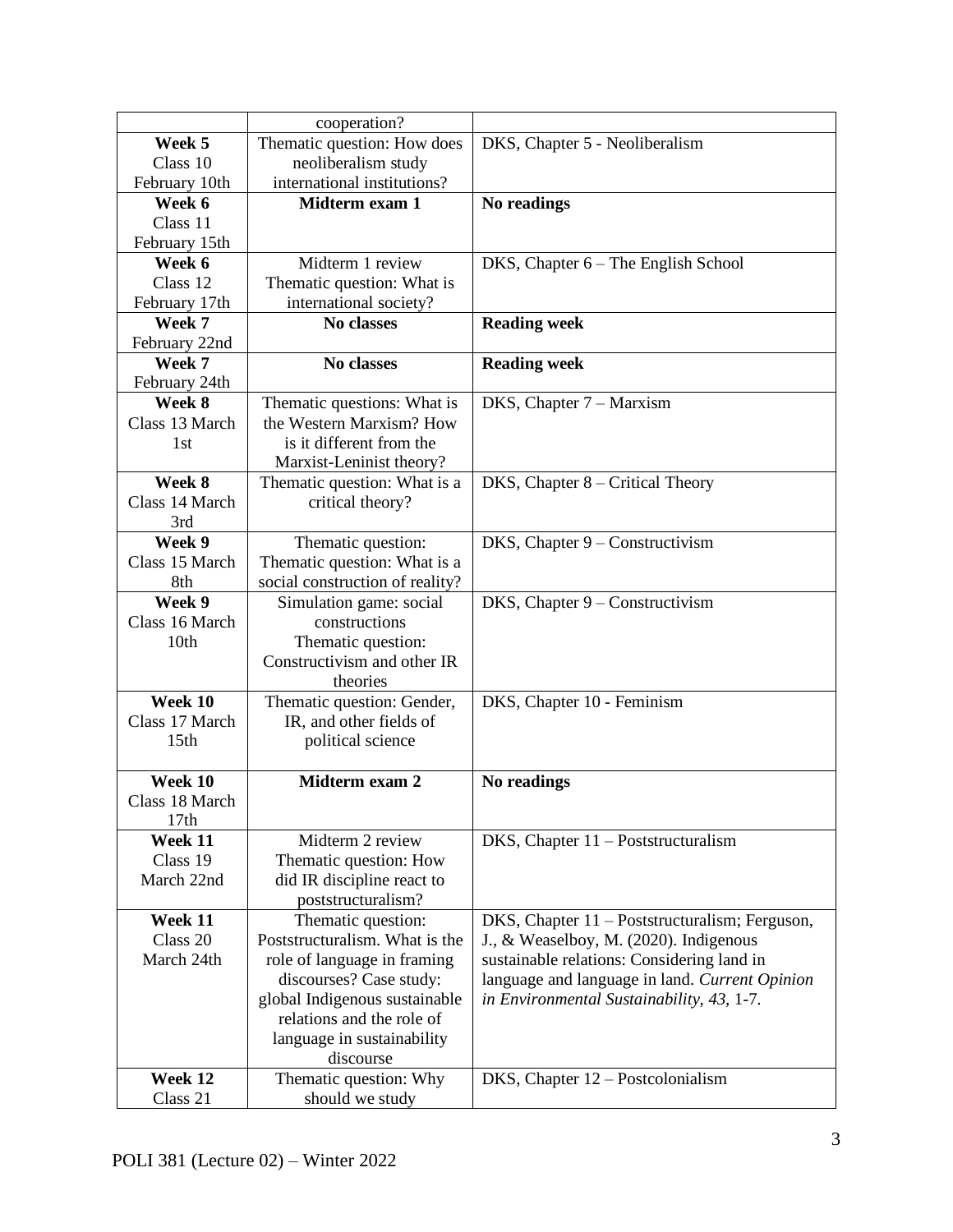| March 29th            | postcolonialism in the 21<br>century? |                                                  |
|-----------------------|---------------------------------------|--------------------------------------------------|
| Week 12               | Thematic question: What is            | DKS, Chapter 12 – Postcolonialism                |
| Class 22              | the difference between                |                                                  |
| March $31st$          | orientalism and                       |                                                  |
|                       | Eurocentrism?                         |                                                  |
| Week 13               | Thematic questions: What is a         | DKS, Chapter $13$ – Normative IR Theory          |
| Class 23              | just war tradition? What is the       |                                                  |
| April $5th$           | difference between                    |                                                  |
|                       | cosmopolitanism and                   |                                                  |
|                       | communitarianism?                     |                                                  |
| Week 13               | Thematic questions: How to            | DKS, Chapter $14 -$ Green Theory                 |
| Class 24              | "green" the IR theory? How            | DKS, Chapter $15 - IR$ Theory and Globalization. |
| April 7 <sup>th</sup> | does globalization affect the         |                                                  |
|                       | Arctic international relations?       |                                                  |
|                       | Case study: Arctic Politics           |                                                  |
|                       | and Governance.                       |                                                  |
| Week 14               | Thematic questions: Is IR             | DKS, Chapter 16 - Global IR                      |
| Class $25$            | discipline still a discipline of      | DKS, Chapter 17 - Still a Discipline After All   |
| April $12th$          | IR <sup>2</sup>                       | These Debates?                                   |
| Last day of           | <b>USRI</b> Course Evaluations        |                                                  |
| classes               |                                       |                                                  |
| <b>Final Exam</b>     | <b>Cumulative Final Exam</b>          | Scheduled by the Registrar (April $19 - 29$ )    |
|                       |                                       |                                                  |

*Please note that the above schedule is tentative and may change as the need arises.*

# **MID-TERM EXAMINATION I**

This timed assessment will be available on D2L at the beginning of class on February 15<sup>th</sup>, 2022, and will be available for 24 hours. When you access the assessment, you will have the length of the class 1 hour 15 minutes to complete and submit it. This assessment will consist of multiple-choice questions. If you experience an issue that affects your ability to complete the assessment, which can include (but is not limited to) issues with technology, caregiving responsibilities, or distractions within your test-taking environment, you will need to contact your instructor as soon as possible to arrange an alternate or (in the case of technical issues) extended time to write the assessment.

# **MID-TERM EXAMINATION II**

This test is 1 hour 15 minutes and closed-book. It will cover the beginning of the course (readings and lectures up to March 17th, 2022). The paper-based exam will be in multiple-choice format and will be delivered in class.

#### **RESEARCH PAPER**

Students will be required to write one major research essay on a subject of their own choosing (suggestions will be provided) and is due on March 28th, 2022. This paper (2500 words, double-spaced) is to provide an analytical study of an aspect of international relations. The paper will be evaluated in terms of both its academic and writing content. It is to be submitted at the beginning of class in a hard copy. Students must retain an electronic copy for their own records.

#### **FINAL EXAMINATION**

The cumulative final examination will be 2 hours long and will be scheduled by the Registrar. This exam will be be a range of short answer questions and cumulative for the whole course though weighted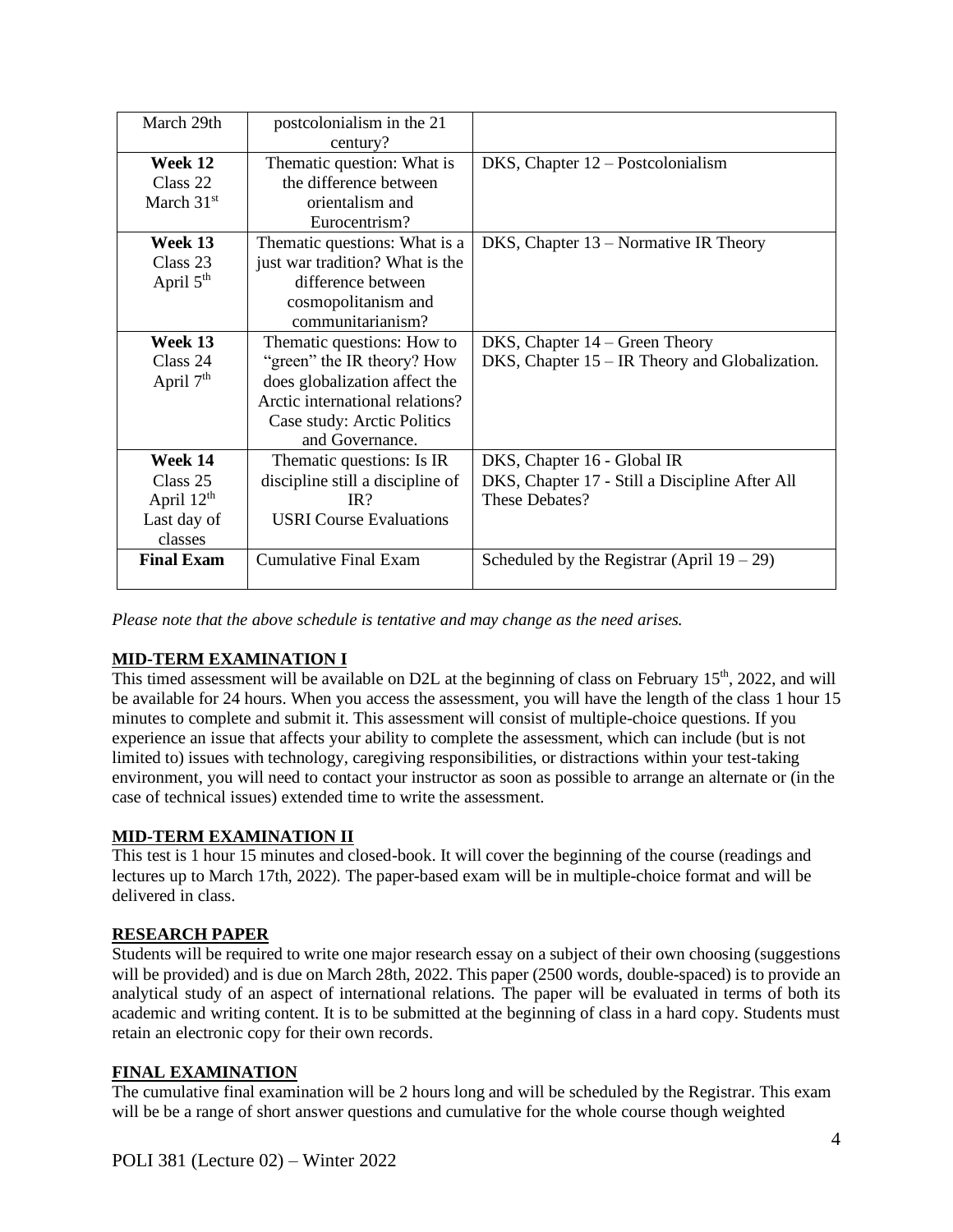towards the second half of the course. All the material covered in the required readings and lectures throughout the course is eligible to be on the exam. Further information for the final exam will be

provided in class on Tuesday April 12<sup>th</sup>.

### **WRITING STATEMENT**

Written assignments are often required in Political Science courses, and the quality of writing skills, including but not limited to such elements as grammar, punctuation, sentence structure, clarity, citation, and organization, will be taken into account in the determination of grades. Students are encouraged to make use of the services offered through Writing Support Services in the Student Success Centre by contacting them at [http://www.ucalgary.ca/ssc/writing-support.](http://www.ucalgary.ca/ssc/writing-support)

| $A+ (91-100)$ | $B+ (77-79)$  | $C+$ (67-69)  | $D+ (55-59)$ |
|---------------|---------------|---------------|--------------|
| $A(85-90)$    | $B(73-76)$    | $C(63-66)$    | $D(50-54)$   |
| $A - (80-84)$ | $B - (70-72)$ | $C - (60-62)$ | $F(0-49)$    |

**GRADING SCALE**: The following grading scale will be used:

# **LATE PENALTIES**

Late penalties for written work and take-home exam: five percent (5%) per every day late, including weekends.

# **INSTRUCTOR GUIDELINES**

Students requiring assistance are encouraged to speak to the instructor during class or their office hours. Should you wish to meet outside of office hours, please telephone or email to make an appointment. It is to the student's advantage to keep such appointments.

Email is a common form of communication but it is not always the most effective way of answering student questions. If you cannot make office hours, please request a one on one meeting outside of these hours.

Students are welcome to use laptops and other electronic note-taking devices in this course. Please be considerate of others and switch off all cell phones when you enter the classroom. Sending/receiving texts and browsing the Web is extremely disruptive to others and will not be tolerated.

#### **IMPORTANT POLICIES AND INFORMATION**

#### **Supporting Documentation and the Use of a Statutory Declaration**

#### As stated in the University Calendar:

Students may be asked to provide supporting documentation for an exemption/special request. This may include, but is not limited to, a prolonged absence from a course where participation is required, a missed course assessment, a deferred examination, or an appeal. Students are encouraged to submit documentation that will support their situation. Supporting documentation may be dependent on the reason noted in their personal statement/explanation provided to explain their situation. This could be medical certificate/documentation, references, police reports, invitation letter, third party letter of support or a statutory declaration etc. The decision to provide supporting documentation that best suits the situation is at the discretion of the student. Students cannot be required to provide specific supporting documentation,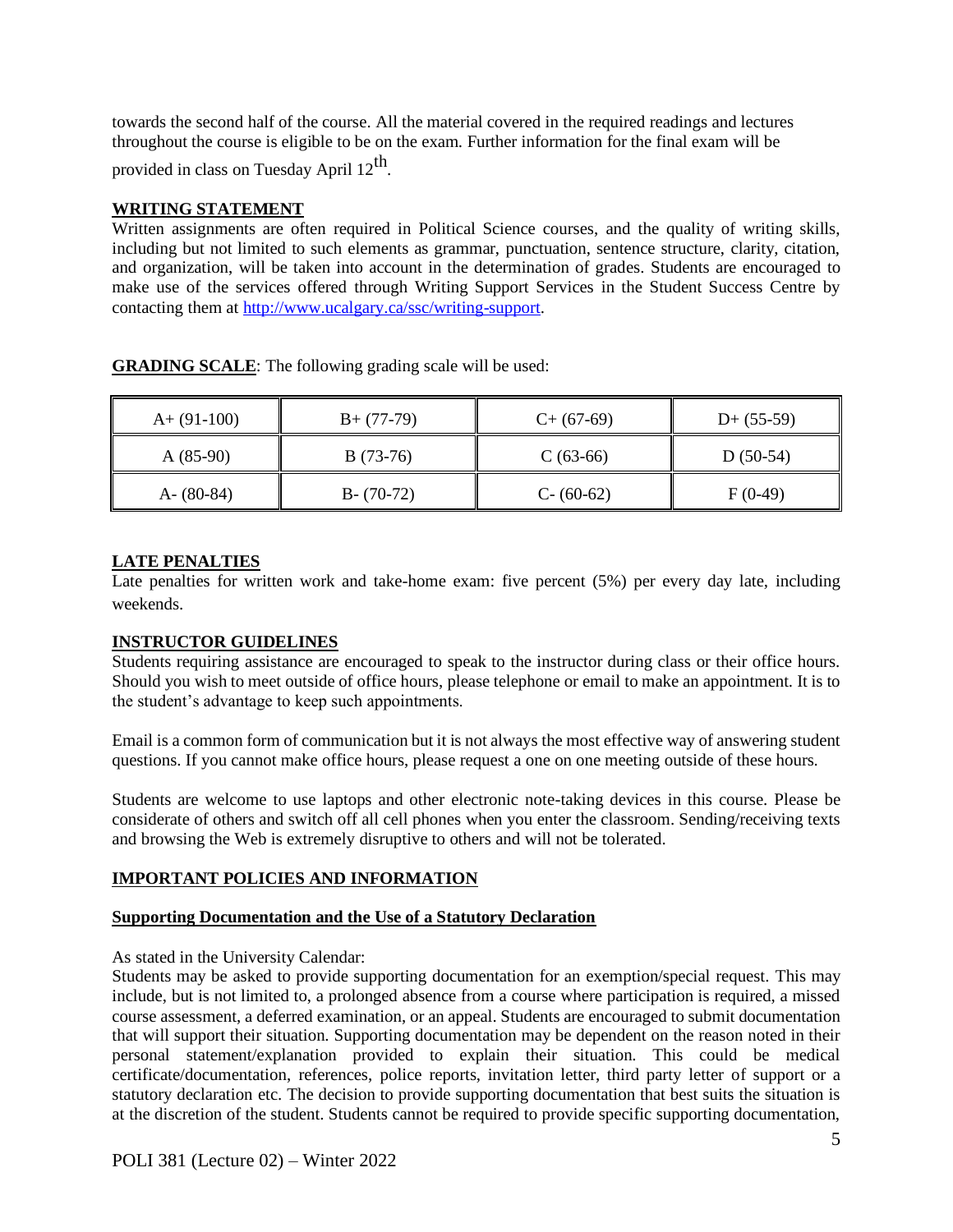such as a medical note.

Students can make a Statutory Declaration as their supporting documentation (available at ucalgary.ca/registrar). This requires students to make a declaration in the presence of a Commissioner for Oaths. It demonstrates the importance of honest and accurate information provided and is a legally binding declaration. Several registered Commissioners for Oaths are available to students at no charge, on campus. For a list of locations to access a Commissioners for Oaths, visit [ucalgary.ca/registrar\)](http://www.ucalgary.ca/registrar).

Falsification of any supporting documentation will be taken very seriously and may result in disciplinary action through the Academic Discipline regulations or the Student Non-Academic Misconduct policy. This statement is accessible at:<https://www.ucalgary.ca/pubs/calendar/current/m-1.html>

#### **Absence From a Mid-term Examination**

Students who are absent from a scheduled term test or quiz for legitimate reasons are responsible for contacting the instructor via email within 48 hours of the missed test to discuss alternative arrangements. A copy of this email may be requested as proof of the attempt to contact the instructor. Any student who fails to do so forfeits the right to a makeup test.

### **Deferral of a Final Examination**

Deferral of a final examination can be granted for reasons of illness, domestic affliction, and unforeseen circumstances, as well as to those with three (3) final exams scheduled within a 24-hour period. Deferred final exams will not be granted to those who sit the exam, who have made travel arrangements that conflict with their exam, or who have misread the examination timetable. The decision to allow a deferred final exam rests not with the instructor but with Enrolment Services. Instructors should, however, be notified if you will be absent during the examination. The Application for Deferred Final Exam, deadlines, requirements and submission instructions can be found on the Enrolment Services website at [https://www.ucalgary.ca/registrar/exams/deferred-exams.](https://www.ucalgary.ca/registrar/exams/deferred-exams)

#### **Reappraisals**

The University Calendar states that for reappraisals of graded term work:

"A student who feels that a piece of graded term work (term paper, essay, test, etc.) has been unfairly graded, may have the work reappraised as follows. The student shall discuss the work with the instructor **within ten business days** of being notified about the mark or of the item's return to the class. If not satisfied, the student shall take the matter to the head of the department offering the course **within 2 business days of receiving the decision from the instructor**, who will arrange for a reappraisal of the work **within the next ten business days**. The reappraisal will only be considered if the student provides a detailed rationale that outlines where and for what reason an error is suspected." See <https://www.ucalgary.ca/pubs/calendar/current/i-2.html>

The University Calendar states that for reappraisal of academic assessments (final grades):

"A student may request a reappraisal of a final grade. The only element that will be considered is the final assessment(s) that makes up the final mark (e.g., final examination, final project, and final paper). The exception is when a grade for a piece of graded term work is made available to students after the last day of classes for the term in which the course is scheduled; that grade may also be considered in a reappraisal of the final grade."

"A student seeking a reappraisal of a final grade should first attempt to review the final assessment with the department or faculty offering the course. After which the student shall obtain a Reappraisal of Final Grade form from [ucalgary.ca/registrar](https://www.ucalgary.ca/registrar/home) (under Student Forms). The student must indicate exactly what error was made in marking the final assessment and/or in computing the final grade. The reappraisal will only be considered if the student provides a detailed rationale that outlines where and for what reason an error is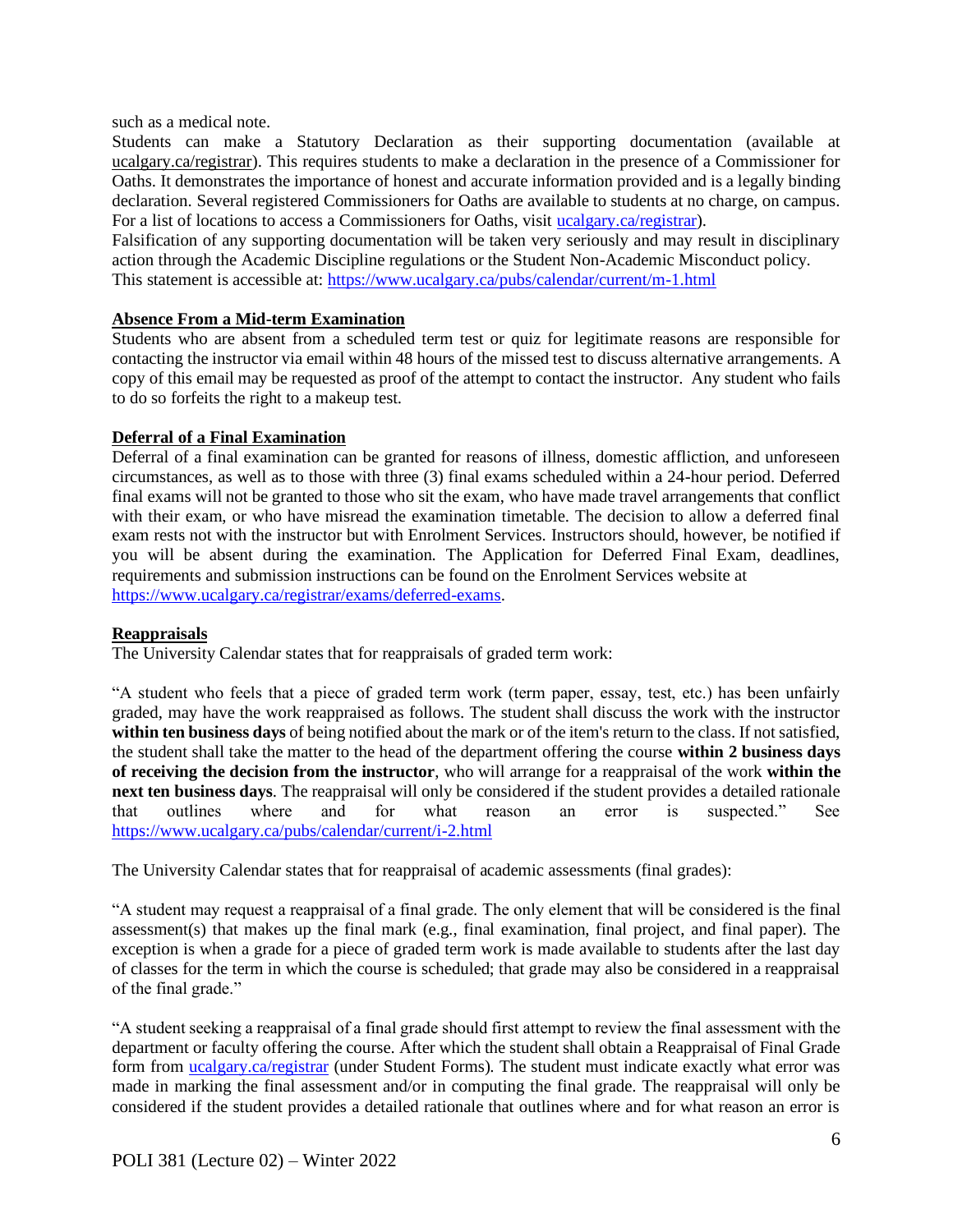suspected." More information is available at: <https://www.ucalgary.ca/pubs/calendar/current/i-3.html>

### **University Regulations**

Students are responsible for familiarizing themselves with the University policies found in the Academic Regulations sections of the Calendar at

[www.ucalgary.ca/pubs/calendar/current/academic-regs.html.](http://www.ucalgary.ca/pubs/calendar/current/academic-regs.html)

### **Student Accommodations**

Students seeking an accommodation based on disability or medical concerns should contact Student Accessibility Services; SAS will process the request and issue letters of accommodation to instructors. For additional information on support services and accommodations for students with disabilities, visit [www.ucalgary.ca/access/.](http://www.ucalgary.ca/access/)

Students who require an accommodation in relation to their coursework based on a protected ground other than disability should communicate this need in writing to their Instructor.

The full policy on Student Accommodations is available at [http://www.ucalgary.ca/policies/files/policies/student-accommodation-policy.pdf.](http://www.ucalgary.ca/policies/files/policies/student-accommodation-policy.pdf)

### **Plagiarism And Other Forms Of Academic Misconduct**

Academic misconduct in any form (e.g. cheating, plagiarism) is a serious academic offence that can lead to disciplinary probation, suspension or expulsion from the University. Students are expected to be familiar with the standards surrounding academic honesty; these can be found in the University of Calgary calendar at [http://www.ucalgary.ca/pubs/calendar/current/k.html.](http://www.ucalgary.ca/pubs/calendar/current/k.html) Such offences will be taken seriously and reported immediately, as required by Faculty of Arts policy.

# **Required Access to Technology**

Please see the University's resource page at [https://ucalgary.service-ow.com/it?id=kb\\_article&sys\\_id=86e7438013753ac06f3afbb2e144b031](https://ucalgary.service-ow.com/it?id=kb_article&sys_id=86e7438013753ac06f3afbb2e144b031)

# **Copyright Legislation**

As stated in the University of Calgary Calendar, Academic Regulations, "students are required to read the University of Calgary policy on Acceptable Use of Material Protected by Copyright and requirements of the copyright act to ensure they are aware of the consequences of unauthorised sharing of course materials (including instructor notes, electronic versions of textbooks etc.). Students who use material protected by copyright in violation of this policy may be disciplined under the Non-Academic Misconduct Policy." <https://www.ucalgary.ca/policies/files/policies/acceptable-use-of-material-protected-by-copyright.pdf> and <https://laws-lois.justice.gc.ca/eng/acts/C-42/index.html>

# **Instructor Intellectual Property**

Course materials created by instructors (including presentations and posted notes, labs, case studies, assignments and exams) remain the intellectual property of the instructor. These materials may NOT be reproduced, redistributed or copied without the explicit consent of the instructor. The posting of course materials to third party websites such as note-sharing sites without permission is prohibited. Sharing of extracts of these course materials with other students enrolled in the course at the same time may be allowed under fair dealing.

# **Freedom of Information and Protection of Privacy (FOIP)**

FOIP legislation requires that instructors maintain the confidentiality of student information. In practice, this means that student assignment and tests cannot be left for collection in any public place without the consent of the student. It also means that grades cannot be distributed via email. Final exams are kept by